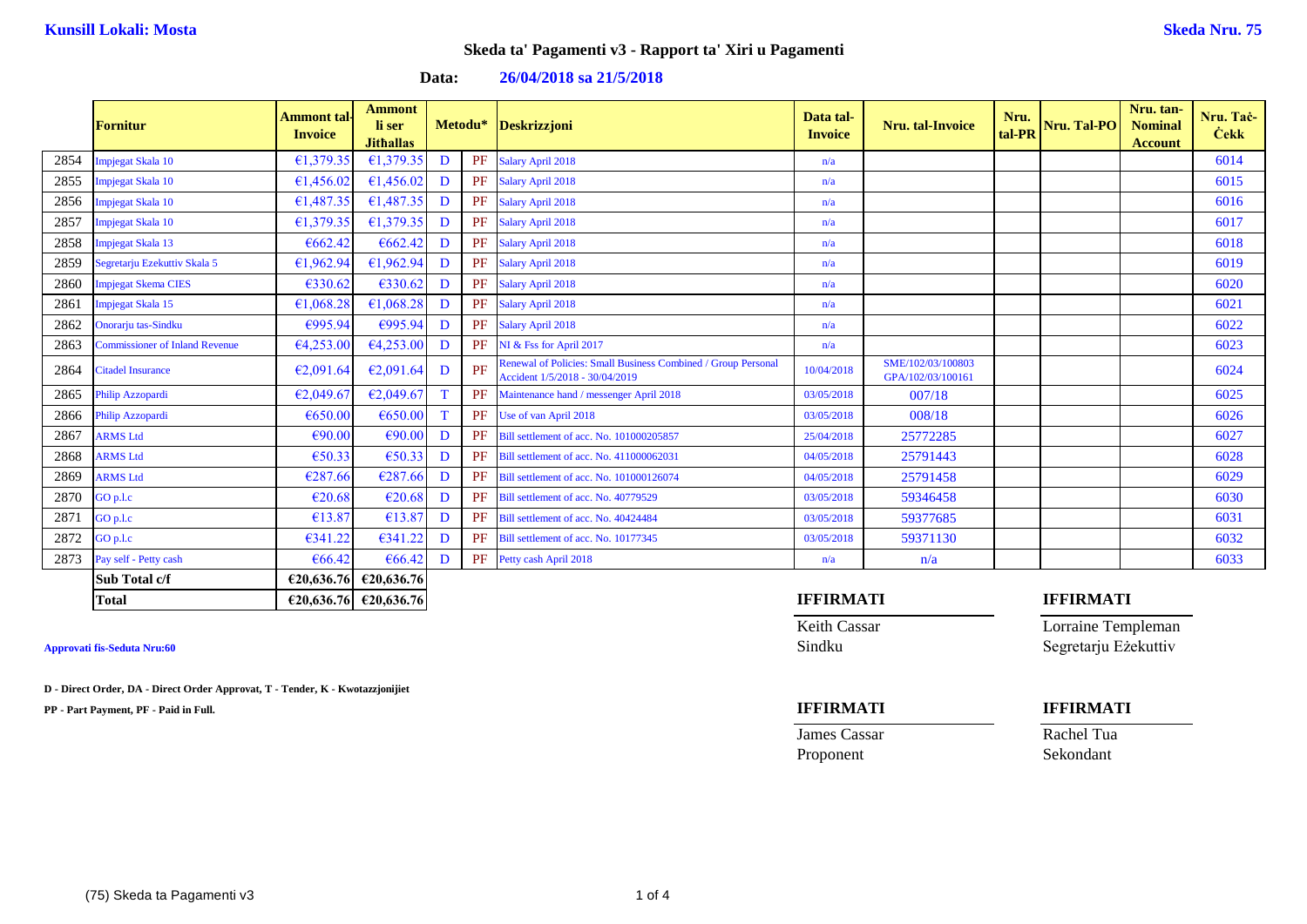| Data: | 26/04/2018 sa 21/5/2018 |  |
|-------|-------------------------|--|
|-------|-------------------------|--|

|      | <b>Fornitur</b>                  | Ammont tal <sub>'</sub><br><b>Invoice</b> | <b>Ammont</b><br>li ser<br><b>Jithallas</b> |              |    | Metodu* Deskrizzjoni                                                                                               | Data tal-<br><b>Invoice</b> | <b>Nru.</b> tal-Invoice | Nru.<br>tal-PR | Nru. Tal-PO | Nru. tan-<br><b>Nominal</b><br><b>Account</b> | Nru. Tač-<br><b>Cekk</b> |
|------|----------------------------------|-------------------------------------------|---------------------------------------------|--------------|----|--------------------------------------------------------------------------------------------------------------------|-----------------------------|-------------------------|----------------|-------------|-----------------------------------------------|--------------------------|
| 2874 | GO p.l.c                         | €27.73                                    | €27.73                                      | D            | PF | Bill settlement of acc. No. 40111430                                                                               | 03/05/2018                  | 59391794                |                |             |                                               | 6034                     |
| 2875 | Adam Bugeja                      | €18,834.25                                | €18,834.25                                  | T            | PF | <b>Imprint works in Triq Kurat Schembri</b>                                                                        | 25/04/2018                  | 088-18                  |                | WO011-2018  | 2310/003                                      | 6035                     |
| 2876 | C.S.D. Office Supplies           | €140.89                                   | €140.89                                     | D            | PF | A4 paper, files, and staples                                                                                       | 14/05/2018                  | 6681                    |                | 1519        | 2620                                          | 6036                     |
| 2877 | Datatrak IT Services             | €37.69                                    | €98.91                                      | D            | PF | Pre Region tickets LES February 2018                                                                               | 28/02/2018                  | 1012274                 |                |             | No.28 3600                                    | 6037                     |
| 2878 | <b>Datatrak IT Services</b>      | €61.22                                    |                                             | D            | PF | Pre Region tickets LES March 2018                                                                                  | 31/03/2018                  | 1012331                 |                |             | No.27 3600                                    | 6037                     |
| 2879 | Design & Technical Resources Ltd | $\epsilon$ 60.00                          | €240.00                                     | T            | PF | Reimbursement of PA app. For restoration/reconstruction of rubble<br>walls (Dawret il-Wied) DN/00419/18            | 13/04/2018                  | 238749-2513-6           |                |             |                                               | 6038                     |
| 2880 | Design & Technical Resources Ltd | $\epsilon$ 60.00                          |                                             | $\mathbf T$  | PF | Reimbursement of PA app. For restoration/reconstruction of rubble<br>walls (Triq il-Lunzjata) DN/00420/18          | 13/04/2018                  | 238752-0671-0           |                |             |                                               | 6038                     |
| 2881 | Design & Technical Resources Ltd | €60.00                                    |                                             | $\mathbf{T}$ | PF | Reimbursement of PA app. For restoration/reconstruction of rubble<br>walls (Triq San Pawl tal-Qliegha) DN/00421/18 | 13/04/2018                  | 238754-7394-6           |                |             |                                               | 6038                     |
| 2882 | Design & Technical Resources Ltd | €60.00                                    |                                             | T            | PF | Reimbursement of PA app. For restoration/reconstruction of rubble<br>walls (Vjal Ragusa) DN/00422/18               | 13/04/2018                  | 238755-8492-3           |                |             |                                               | 6038                     |
| 2883 | Design & Technical Resources Ltd | €177.00                                   | €553.68                                     | $\mathbf T$  | PF | Professional fees covering preparation of detailed estimate of works<br>in Triq Kurat Schembri                     | 17/4/2018                   | DG/20 1804 114          |                | 142-2017    |                                               | 6039                     |
| 2884 | Design & Technical Resources Ltd | €376.68                                   |                                             | $\mathbf T$  | PF | Professional fees covering supervision & certification of works in<br><b>Triq Kurat Schembri</b>                   | 17/04/2018                  | DG/20 1804 115          |                |             |                                               | 6039                     |
| 2885 | <b>Dolcettina</b>                | €210.00                                   | €210.00                                     | D            | PF | Finger food for 100 ppl (event 29/4/18)                                                                            | 29/04/2018                  |                         |                | 1509        | 3360                                          | 6040                     |
| 2886 | G.3.B Ltd                        | €496.57                                   | €968.31                                     | T            | PF | Jpkeep of public convenience March 2018                                                                            | 27/03/2018                  | <b>MST06/18</b>         |                |             | 3053                                          | 6041                     |
| 2887 | G.3.B Ltd                        | $-624.83$                                 |                                             |              |    | Less 5% as per defaault notice 3/2018                                                                              | 02/04/2018                  | 39/0494/18/OCC          |                |             |                                               | 6041                     |
| 2888 | G.3.B Ltd                        | €496.57                                   |                                             | T            | PF | Jpkeep of public convenience April 2018                                                                            | 27/04/2018                  | <b>MST07/18</b>         |                |             | 3053                                          | 6041                     |
| 2889 | immy Muscat                      | €1,407.50                                 | €1,407.50                                   | T            | PF | <b>Bulky refuse collection April 2018</b>                                                                          | 31/04/2018                  | 004/18                  |                |             |                                               | 6042                     |
| 2890 | <b>LESA</b>                      | €17.47                                    | €17.47                                      | D            | PF | 10% administrative fee for the month of April 2018                                                                 | 02/05/2018                  | $Apr-18$                |                |             | 3610                                          | 6043                     |
| 2891 | <b>Malcolm Bugeja</b>            | €50.00                                    | €50.00                                      | D            | PF | Reimbursement for damages on vehicle ACJ453 in Triq id-Difiza<br>Civili on 15/02/2018                              | 20/02/2018                  | RG03-2018               |                |             |                                               | 6044                     |
|      | Sub Total c/f                    | €22,548.74                                | €22,548.74                                  |              |    |                                                                                                                    |                             |                         |                |             |                                               |                          |
|      | Sub Total b/f                    |                                           | €20,636.76 €20,636.76                       |              |    |                                                                                                                    |                             |                         |                |             |                                               |                          |

**D - Direct Order, DA - Direct Order Approvat, T - Tender, K - Kwotazzjonijiet**

**PP - Part Payment, PF - Paid in Full. IFFIRMATI IFFIRMATI**

# **Total €43,185.50 €43,185.50 IFFIRMATI IFFIRMATI**

**James Cassar Rachel Tua** 

Keith Cassar **Lorraine Templeman Approvati fis-Seduta Nru:60** Sindku Segretarju Eżekuttiv

Proponent Sekondant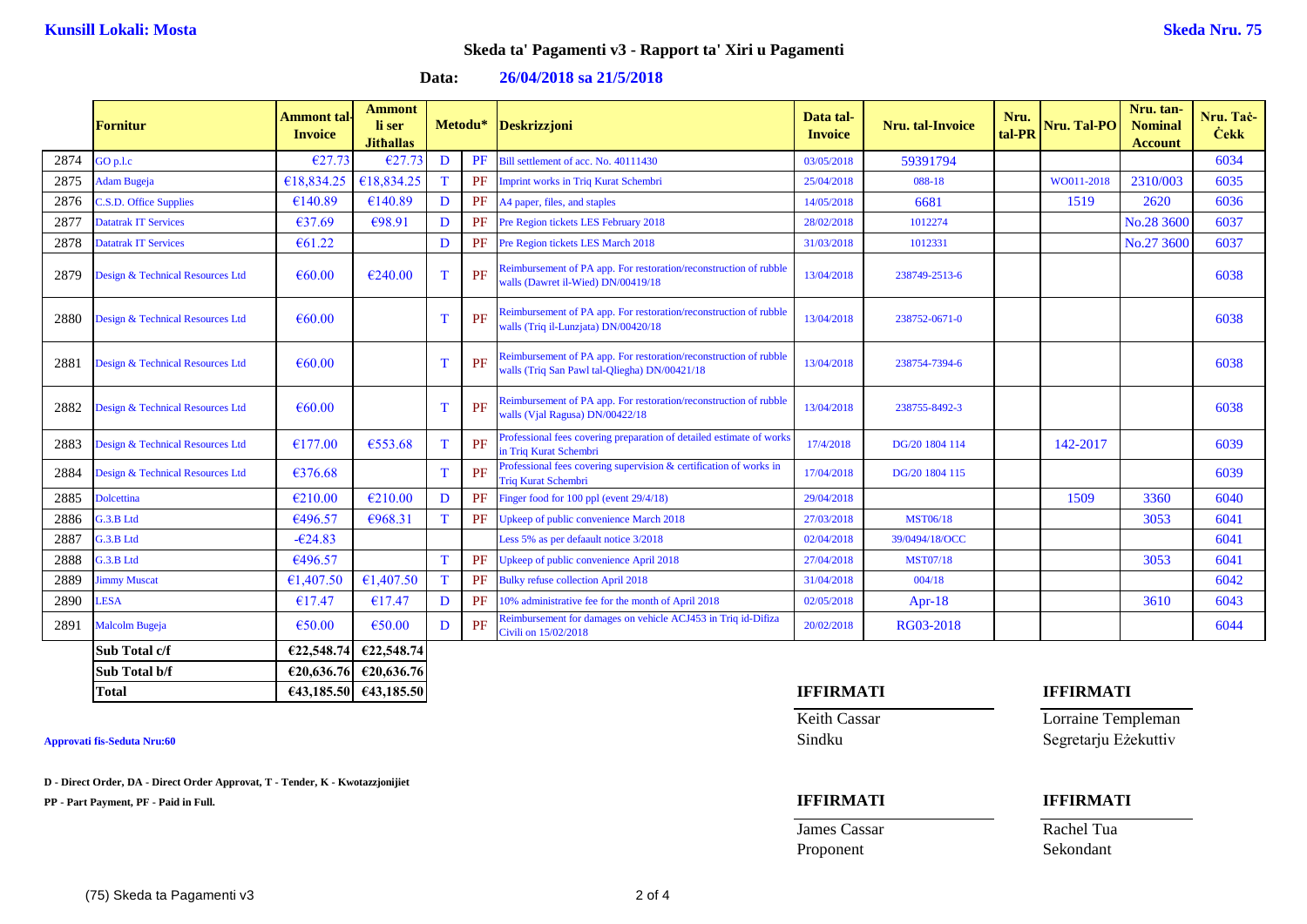|      | <b>Fornitur</b>     | Ammont tal·<br><b>Invoice</b> | <b>Ammont</b><br>li ser<br><b>Jithallas</b> |   | Metodu*   | Deskrizzjoni                                                                          | Data tal-<br><b>Invoice</b> | <b>Nru.</b> tal-Invoice | Nru.<br>tal-PR | Nru. Tal-PO | Nru. tan-<br><b>Nominal</b><br><b>Account</b> | Nru. Tač-<br><b>Cekk</b> |
|------|---------------------|-------------------------------|---------------------------------------------|---|-----------|---------------------------------------------------------------------------------------|-----------------------------|-------------------------|----------------|-------------|-----------------------------------------------|--------------------------|
| 2892 | <b>Mario Mallia</b> | €426.05                       | €531.05                                     | D | PF        | plastic lighted bollard including including installation $\&$ removing<br>damaged one | 29/04/2018                  | 1119                    |                | 1505        | 2310                                          | 6045                     |
| 2893 | Mario Mallia        | €105.00                       |                                             | D | PF        | <b>Supply of Bollard Roma 100mm</b>                                                   | 29/04/2018                  | 1120                    |                | 1512        | 2310                                          | 6045                     |
| 2894 | <b>Micamed Ltd</b>  | €53.10                        | E2,131.08                                   |   | <b>PF</b> | <b>Street Lighting Maintenance (W594)</b>                                             | 05/02/2018                  | $\mathbf{3}$            |                |             | 3010                                          | 6046                     |
| 2895 | <b>Micamed Ltd</b>  | €94.40                        |                                             |   | <b>PF</b> | <b>Street Lighting Maintenance (W178)</b>                                             | 07/02/2018                  | 10                      |                |             | 3010                                          | 6046                     |
| 2896 | <b>Micamed Ltd</b>  | €94.40                        |                                             |   | PF        | <b>Street Lighting Maintenance (W415)</b>                                             | 15/02/2018                  | 47                      |                |             | 3010                                          | 6046                     |
| 2897 | <b>Micamed Ltd</b>  | €82.60                        |                                             |   | PF        | <b>Street Lighting Maintenance (R016)</b>                                             | 13/02/2018                  | 49                      |                |             | 3010                                          | 6046                     |
| 2898 | <b>Micamed Ltd</b>  | €95.58                        |                                             | т | PF        | <b>Street Lighting Maintenance (C016)</b>                                             | 15/02/2018                  | 57                      |                |             | 3010                                          | 6046                     |
| 2899 | <b>Micamed Ltd</b>  | €88.50                        |                                             | т | <b>PF</b> | <b>Street Lighting Maintenance (W663)</b>                                             | 15/02/2018                  | 67                      |                |             | 3010                                          | 6046                     |
| 2900 | <b>Micamed Ltd</b>  | €239.54                       |                                             | T | PF        | <b>Street Lighting Maintenance (W652)</b>                                             | 20/02/2018                  | 68                      |                |             | 3010                                          | 6046                     |
| 2901 | <b>Micamed Ltd</b>  | €112.10                       |                                             | T | <b>PF</b> | <b>Street Lighting Maintenance (W516)</b>                                             | 21/02/2018                  | 89                      |                |             | 3010                                          | 6046                     |
| 2902 | <b>Micamed Ltd</b>  | €82.60                        |                                             | T | <b>PF</b> | <b>Street Lighting Maintenance (W252)</b>                                             | 26/02/2018                  | 109                     |                |             | 3010                                          | 6046                     |
| 2903 | <b>Micamed Ltd</b>  | €239.54                       |                                             |   | <b>PF</b> | <b>Street Lighting Maintenance (W148)</b>                                             | 26/02/2018                  | 111                     |                |             | 3010                                          | 6046                     |
| 2904 | <b>Micamed Ltd</b>  | €44.84                        |                                             |   | <b>PF</b> | <b>Street Lighting Maintenance (W427)</b>                                             | 26/02/2018                  | 116                     |                |             | 3010                                          | 6046                     |
| 2905 | <b>Micamed Ltd</b>  | €97.94                        |                                             |   | PF        | <b>Street Lighting Maintenance (W490)</b>                                             | 26/02/2018                  | 117                     |                |             | 3010                                          | 6046                     |
| 2906 | <b>Micamed Ltd</b>  | €82.60                        |                                             |   | PF        | <b>Street Lighting Maintenance (W649)</b>                                             | 27/02/2018                  | 118                     |                |             | 3010                                          | 6046                     |
| 2907 | <b>Micamed Ltd</b>  | $\epsilon$ 23.60              |                                             |   | PF        | <b>Street Lighting Maintenance (W119)</b>                                             | 27/02/2018                  | 119                     |                |             | 3010                                          | 6046                     |
| 2908 | <b>Micamed Ltd</b>  | €86.14                        |                                             | т | <b>PF</b> | <b>Street Lighting Maintenance (W300)</b>                                             | 27/02/2018                  | 120                     |                |             | 3010                                          | 6046                     |
| 2909 | <b>Micamed Ltd</b>  | €206.50                       |                                             | T | <b>PF</b> | <b>Street Lighting Maintenance (W783)</b>                                             | 27/02/2018                  | 121                     |                |             | 3010                                          | 6046                     |
| 2910 | <b>Micamed Ltd</b>  | €100.30                       |                                             | т | PF        | <b>Street Lighting Maintenance (W706)</b>                                             | 27/02/2018                  | 130                     |                |             | 3010                                          | 6046                     |
| 2911 | <b>Micamed Ltd</b>  | €100.30                       |                                             | т | PF        | <b>Street Lighting Maintenance (W349)</b>                                             | 27/02/2018                  | 137                     |                |             | 3010                                          | 6046                     |
| 2912 | <b>Micamed Ltd</b>  | €206.50                       |                                             | т | <b>PF</b> | <b>Street Lighting Maintenance (W037)</b>                                             | 27/02/2018                  | 142                     |                |             | 3010                                          | 6046                     |
|      | Sub Total c/f       | €2,662.13                     | €2,662.13                                   |   |           |                                                                                       |                             |                         |                |             |                                               |                          |

### **Data: 26/04/2018 sa 21/5/2018**

**D - Direct Order, DA - Direct Order Approvat, T - Tender, K - Kwotazzjonijiet**

**Sub Total b/f €43,185.50 €43,185.50**

**PP - Part Payment, PF - Paid in Full. IFFIRMATI IFFIRMATI**

## **Total €45,847.63 €45,847.63 IFFIRMATI IFFIRMATI**

Proponent Sekondant

# Keith Cassar **Lorraine Templeman Approvati fis-Seduta Nru:60** Sindku Segretarju Eżekuttiv

**James Cassar Rachel Tua**